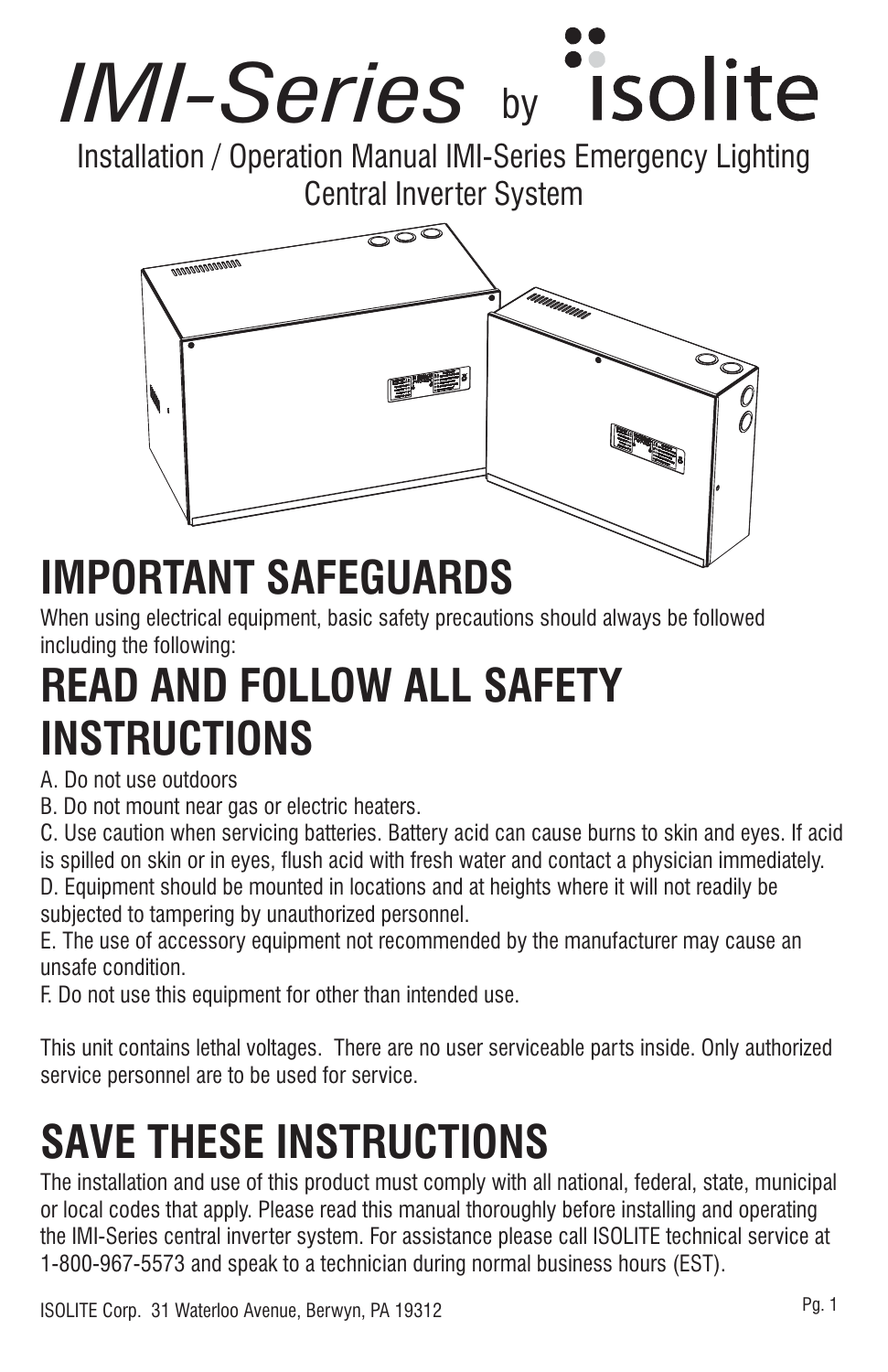# **Table of Contents**

### **1.0 Introduction**

- 1.1 Mechanical Design Features
- 1.2 Electrical Design Features

### **2.0 Receiving and Storage**

- 2.1 Inspection
- 2.2 Storage

### **3.0 Installation**

- 3.1 Location
- 3.2 Operating Environment
- 3.3 Ventilation
- 3.4 Mounting Guidelines
	- 3.4.1 Clearance
	- 3.4.2 Wall Mounting Hole Locations
	- 3.4.3 Knockout Locations

### **4.0 AC Connections**

- 4.1 Removing the Front Cover
- 4.2 Installing the Input Wires
- 4.3 Installing the Output Wires

### **5.0 Battery and DC Connections**

- 5.1 Battery Inspection
- 5.2 Battery Installation
- 5.3 DC Voltage of System

### **6.0 Start up and Shut down procedures**

### **7.0 Specifications**

### **8.0 User Interface**

- 8.1 LED1 Charging and Line Status
- 8.2 LED2 Inverter Operating and Battery Level Indication
- 8.3 MINOR ALARMS
- 8.4 MAJOR ALARMS
- 8.5 Time Delay

### **9.0 System Operation**

- 9.1 Startup Mode
- 9.2 Battery Charging Mode
- 9.3 Maintained Output
- 9.4 Battery Power Mode

### **10.0 Warranty**

- 10.1 Technical Service and Support
- 10.2 Return Material Authorization (RMA)

### **11.0 Maintenance and Service**

- 11.1 Battery Maintenance
- 11.2 Battery Replacement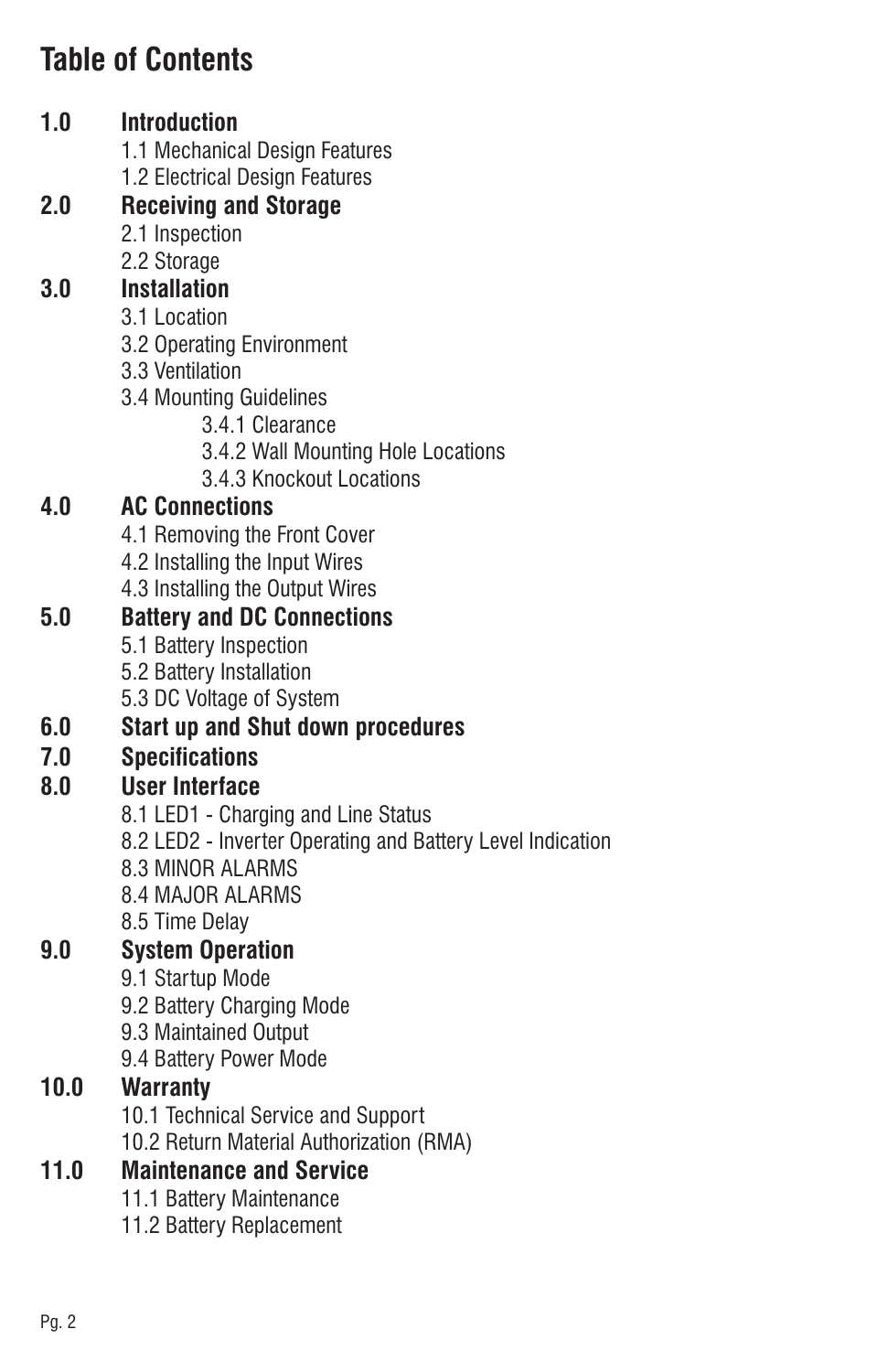# **1.0 Introduction**

The IMI-Series central inverter system integrates the latest inverter and microprocessor technology to produce a pure sine wave power output intended for use in emergency lighting. The IMI-Series is very efficient. It typically has a steady state loss of just 3 percent of full load while on-line which makes it ideal for energy saving and green initiatives. It is designed specifically for emergency lighting from the ground up and meets the needs of all lighting loads since it is a pure sine wave output. IMI-Series was designed and developed by an Emergency Lighting Manufacturer. This product is a culmination of market requirements that require high efficiency, load compatibility, energy savings, low cost, and high quality. IMI-Series produces a Pure Sine wave and this is the ONLY method of power that will ensure any lighting load will be powered safely, efficiently and effectively.

## **1.1 Mechanical Design Features**

Batteries and electronics are contained in a single cabinet which makes installation very easy. Mounting can be achieved in three different methods and there are electrical knock outs available on all surfaces. Quick access to the interior of the cabinet for battery inspection and maintenance is accomplished by the removal of a single screw which holds the front cover. Single module containing all electronics can be easily removed for upgrade or replacement. This module concept makes maintenance and repair easier and more cost effective because specialized training and knowledge in central inverters is not required.

### **1.2 Electrical Design Features**

Through the use of Pulse Width Modulation (PWM) and the latest MOSFET technology, IMI-Series can produce a pure sine wave output which is compatible with all types of lighting loads. A high crest factor of 2.5 is extremely beneficial for high inrush loads and also ideal for bringing normally off lighting loads on from a cold start. The high crest factor also improves the dynamic response so mixing normally on and normally off loads together causes less performance loss than traditional inverters. Since the active PWM regulation scheme produces a very low THD waveform, the IMI-Series can power up even the most demanding loads with power factor capabilities ranging from 0.5 leading to 0.5 lagging.There are three distinct outputs from the IMI-Series which are Normally On, Normally Off and the Maintained output. The Normally On output is always present under normal utility power or emergency power. The Normally Off output is only present under emergency power so it is a switched output when the IMI-Series runs under emergency power. The Maintained output is a user enabled output capable of switching emergency lighting loads on and off making energy savings and green initiatives easy to accomplish. The maintained output is enabled by a standard command signal input of 120-277 VAC. Any output including Normally On, Normally off or the maintained output is capable of producing full output power and has no de-rating which means that 100 percent of the units rating can be driven from any output. The maintained output is also tied to the Time delay option for HID applications having normally off light sources. The batteries are charged by a temperature compensated charger integrated into a bi-directional converter. A three rate charging scheme and bi-directional converter topology ensures maximum float life and minimal ripple current on the batteries.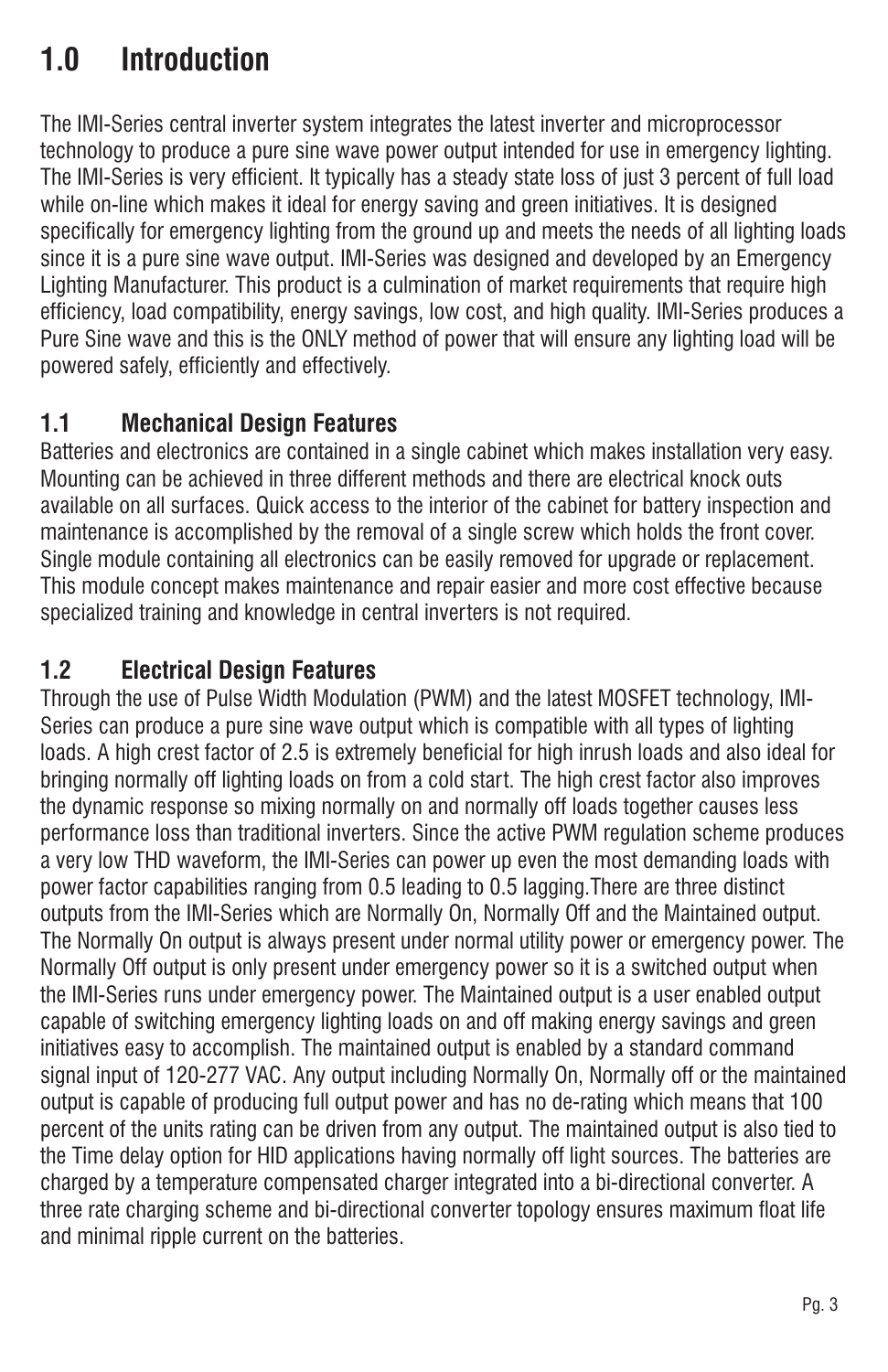# **2.0 Receiving and Storage**

### **2.1 Inspection**

The IMI-Series Central Inverter and batteries are shipped together. Upon arrival please inspect the contents to ensure that no shipping damage has occurred. This is especially important with the batteries - ensure that there are no cracks or leaks. If any damage has occurred notify the shipping carrier immediately and submit a damage claim.

- Do not use system with a damaged battery as this may cause an unsafe *WARNING* condition.

### **2.2 Storage**

Storage before the installation is critical for the battery life expectancy and warranty. Store the system indoors in a clean, dry and cool location. Storage at higher temperatures will result in accelerated rates of self-discharge and possible deterioration of battery performance and life.

- The maximum storage time from shipment to initial charge is 6 months for *WARNING* batteries stored at ambient temperatures no warmer than 77 °F (25 °C). For storage temperatures greater than 77 °F (25 °C) the batteries must be recharged one (1) month sooner for every 5 °F (3 °C) increase above 77 °F (25 °C).

| Storage Temperature            | <b>Storage Time</b> |
|--------------------------------|---------------------|
| 32 °F (0 °C) to 50 °F (10 °C)  | 9 Months            |
| 51 °F (11 °C) to 77 °F (25 °C) | 6 Months            |
| 78 °F (25 °C) to 92 °F (33 °C) | 3 Months            |

Storage at high temperatures will result in accelerated rates of self-discharge and possible deterioration of battery performance and life. Storage times exceeding the above may result in plate sulfation, which may adversely affect electrical performance and expected life.

Failure to install and charge the batteries as noted VOIDS the battery's warranty.

- A battery can present a risk of electrical shock and high short circuit current. Valve-*DANGER* regulated lead-acid (VRLA) batteries contain an explosive mixture of hydrogen gas. Do not smoke, cause a flame or spark in the immediate are of the batteries. This includes static electricity from the body. Use proper lifting means when moving batteries and wear all appropriate safety clothing and equipment.

# **3.0 Installation**

# **3.1 Location**

NEC article 700 EMERGENCY CIRCUITS should be referenced for proper installation of a central inverter system. Article 700 dictates that unit must be mounted in a permanent location. Choose a cool dry place with normal ventilation and one which will allow easy access for testing and maintenance. Avoid a location which could allow vandalism and tampering with. Avoid areas that would prohibit visual contact with the heads up LED status displays.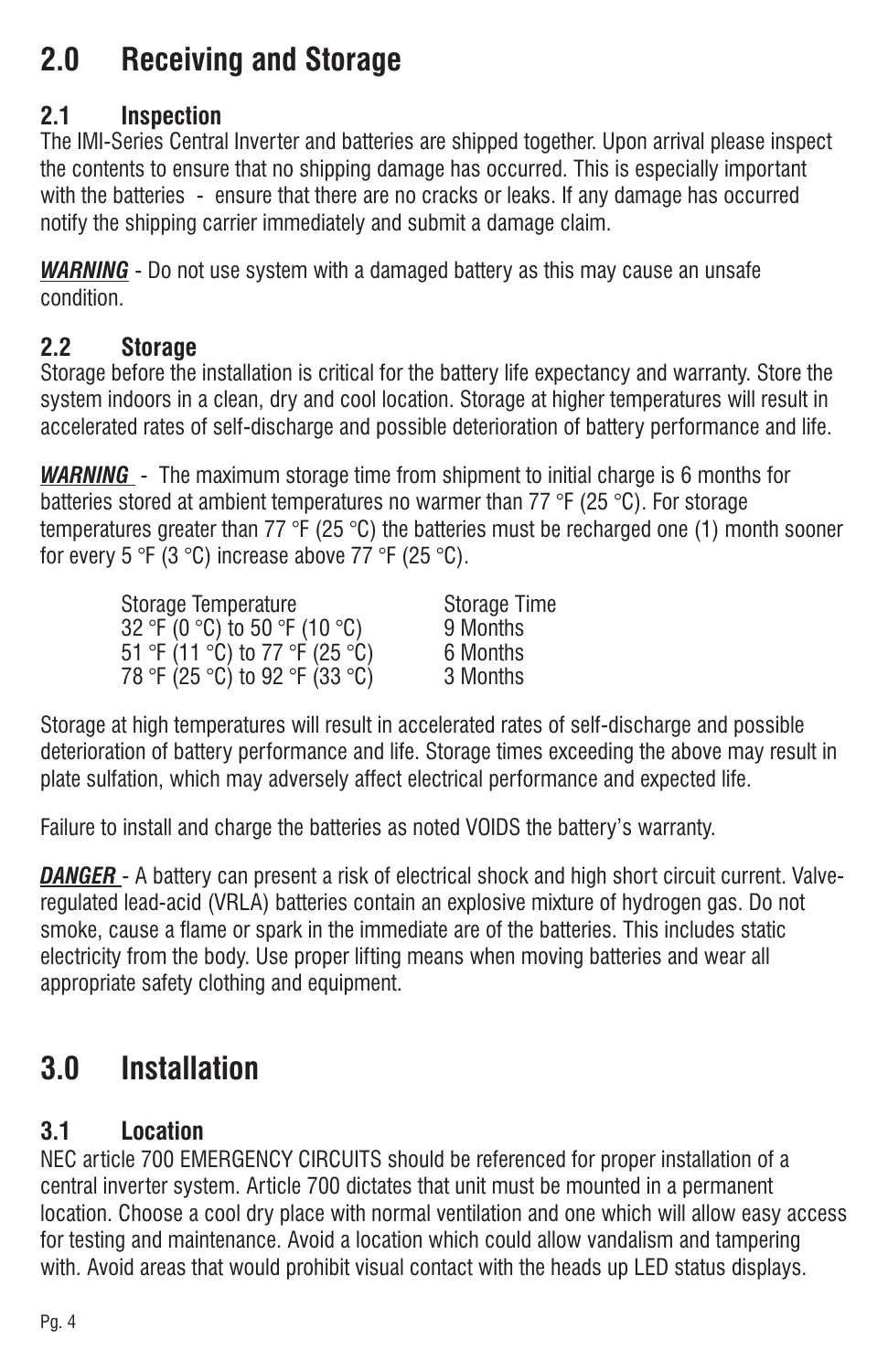## **3.2 Operating Environment**

Choose a location that is controlled between 20 and 30 degrees C. for optimum battery life and performance. IMI-Series is UL listed between 20 °C to 30 °C (68 °F to 86 °F) because of battery discharge performance results. Do not install in a wet or damp location. Do not install in environments that will expose the unit to excessive temperatures like boiler rooms as this will significantly depreciate battery life. Heat is the determining factor of battery life. Every means should be made to keep the batteries in an environment that keeps the batteries around 25 degrees C for rated battery life.

### **3.3 Ventilation**

Choose a mounting location that is clean and dust free. Do not install in areas where there is particulate from heavy industrial machinery, corrosive chemicals or welding or plasma cutting environments etc.

### **3.4 Mounting Guidelines**

#### **3.4.1 Clearance**

IMI-Series is convection cooled and air ventilation is through the sides and up the top. Leave at least 4 inches of clearance on the sides and top for proper air circulation. WARNING - Never leave objects lying on the top of the unit which would prevent proper air flow. This blocking of air circulation may result in an over-temperature fault during Battery Charging or Battery Power mode depending upon ambient conditions.

#### **3.4.2 Wall Mounting Hole Location**

Mounting holes are provided for Wall Mount purposes. The location of these holes are at the back side of the cabinet and will accommodate  $\mathcal{U}_4$ " mounting hardware. Four holes are provided and all 4 should be used when wall mounting.

#### **3.4.3 Knockout Locations**

Electrical Knock Outs are provided on three surfaces of the IMI-Series. Ensure all metal conduit is secured and tightened creating a good connection to earth ground. Use an Ohm-Meter to check that continuity between conduit and protective earth ground has been established. At NO time is drilling allowed into the cabinet! Drilling causes metal filings to be deposited on surfaces and could land on the Printed Circuit Boards and cause short circuits.

*WARNING* - Drilling into cabinet may void warranty if metal filings causes unit failure.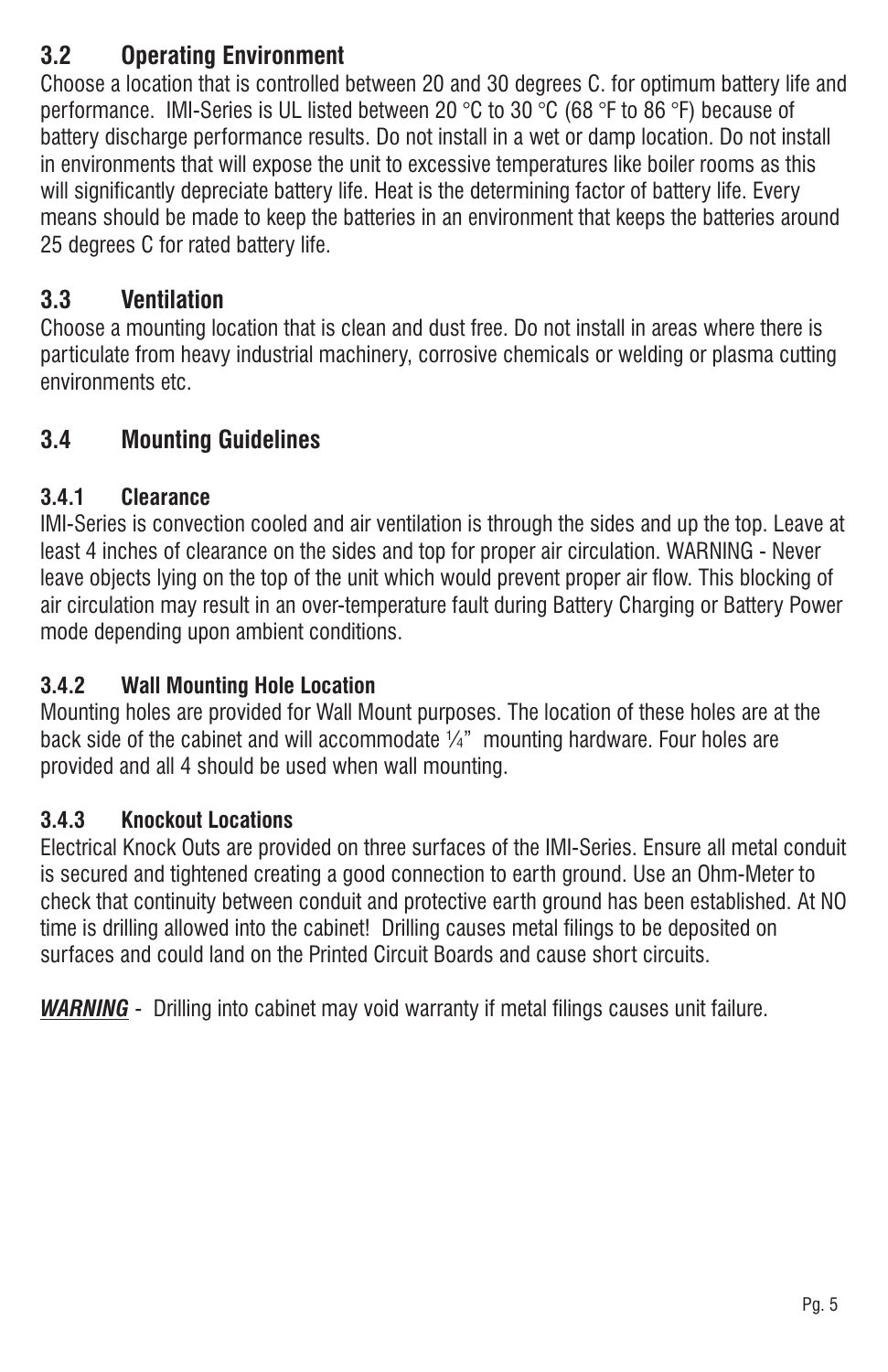# Wall Mounting Hole Locations

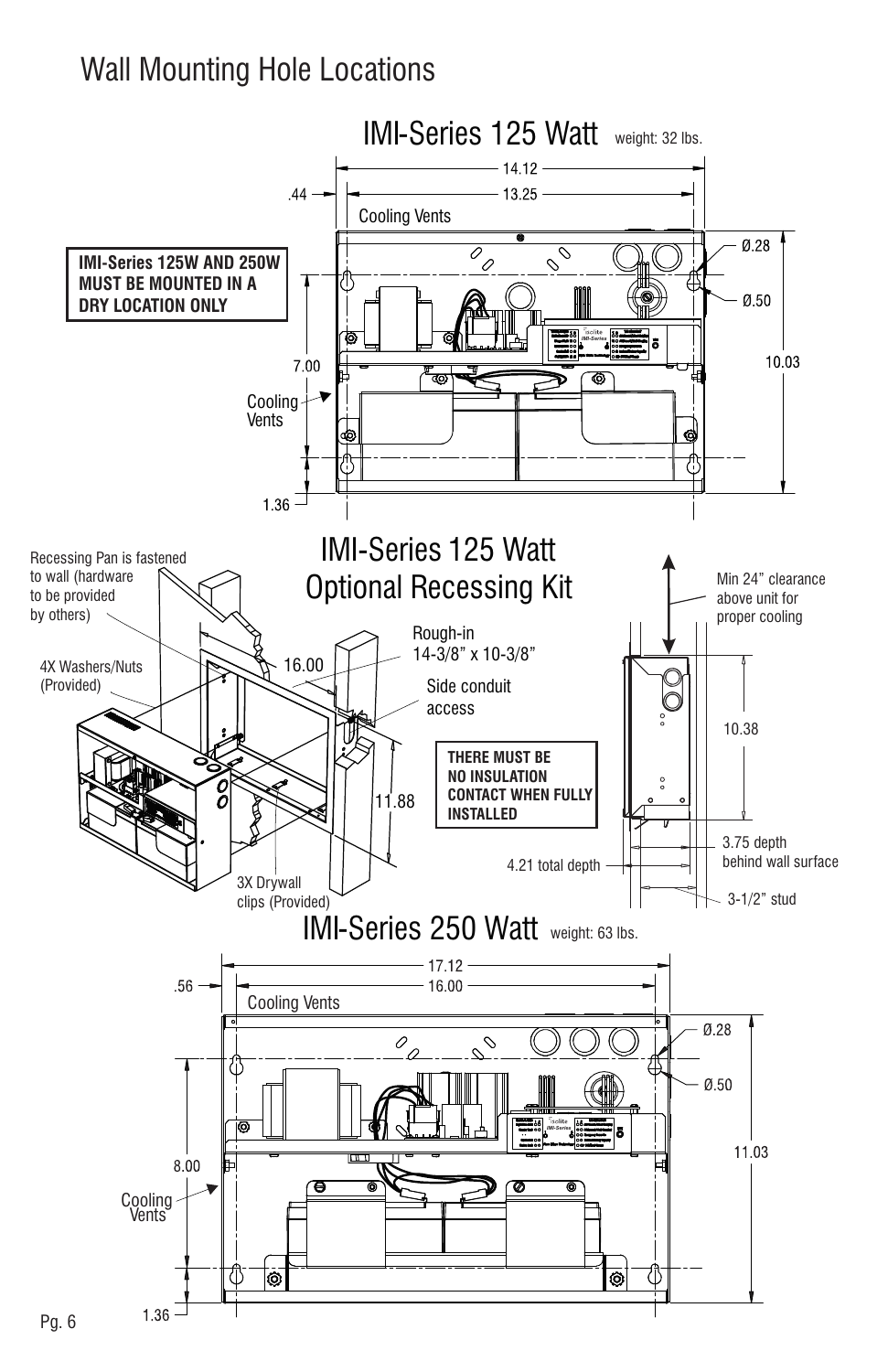# Knockout Locations

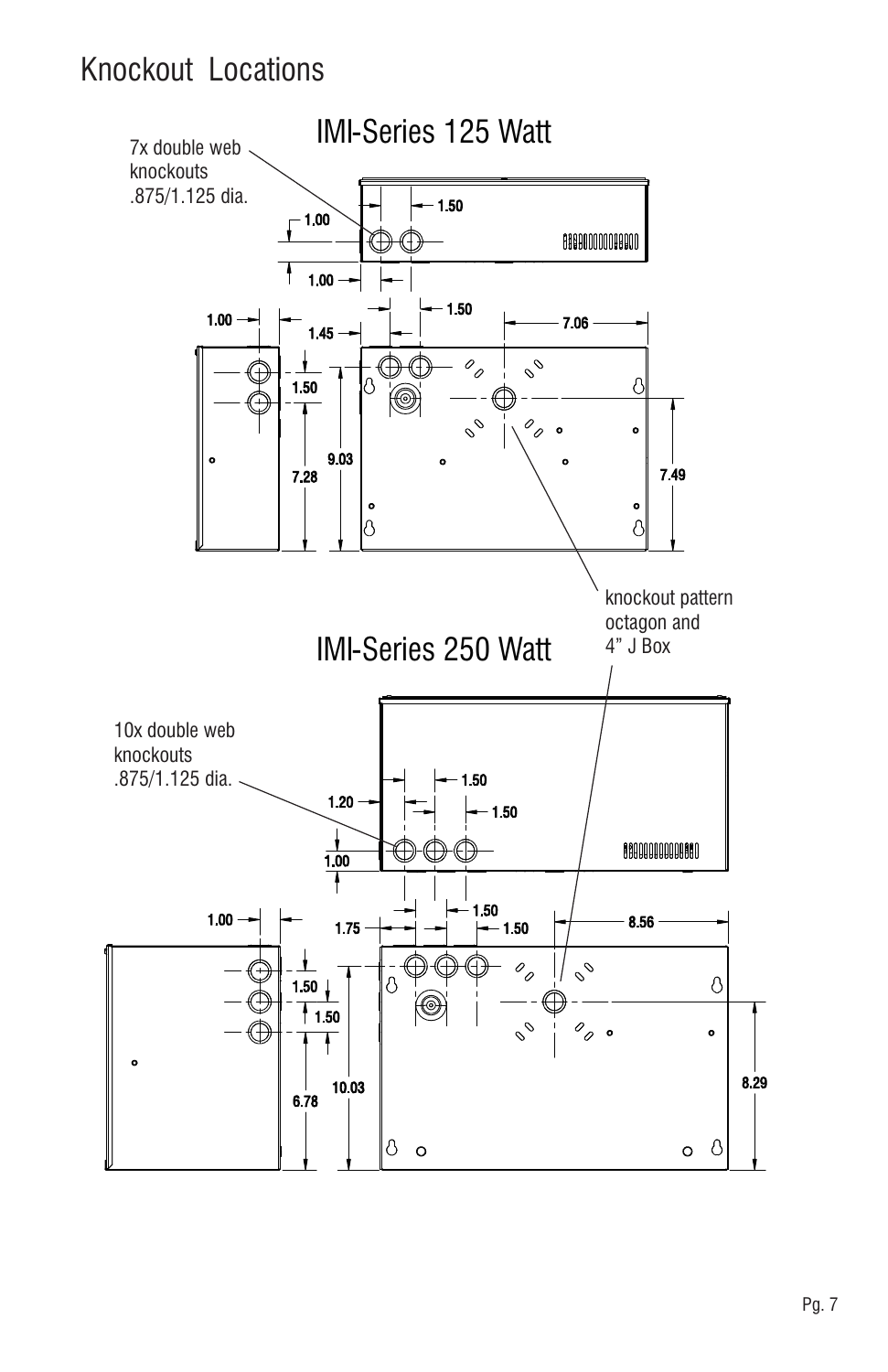

# **4.0 AC Connections**

*WARNING* **- Only qualified personnel that are familiar with AC and DC installation techniques and codes (such as an electrician) should perform the Installation.**

*WARNING* **- The IMI-Series contains lethal AC Voltages. Because of these hazards of high voltage electrocution, always shut down all sources of power before you install, maintain, or service the unit.**

*WARNING* **- Remove all rings, watches, and other jewelry before doing any electrical service or installation work. Always wear protective clothing and appropriate personal protective equipment (PPE) that is suitable such as eye protection when working near batteries.**

#### **4.1 Removing the front Cover**

All the connections for the AC input and output are located on the top right side of the units' enclosure. To access the wiring area, remove the screw which secure the units cover. After the screw is removed, simply lift the cover up and away from enclosure.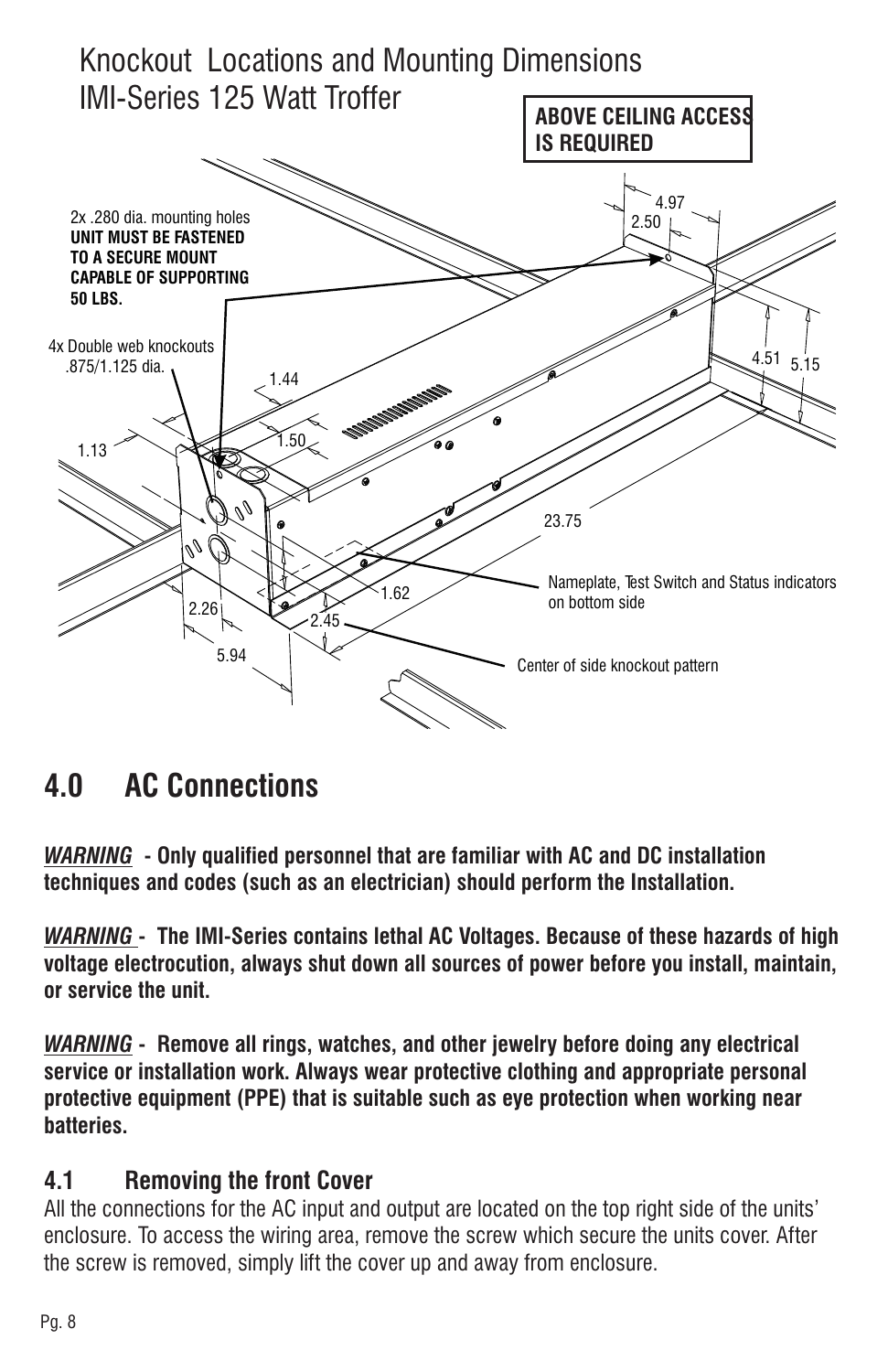# Front Panel Removal and AC Connections

IMI-Series 125 & 250 Watt Front Panel Removal

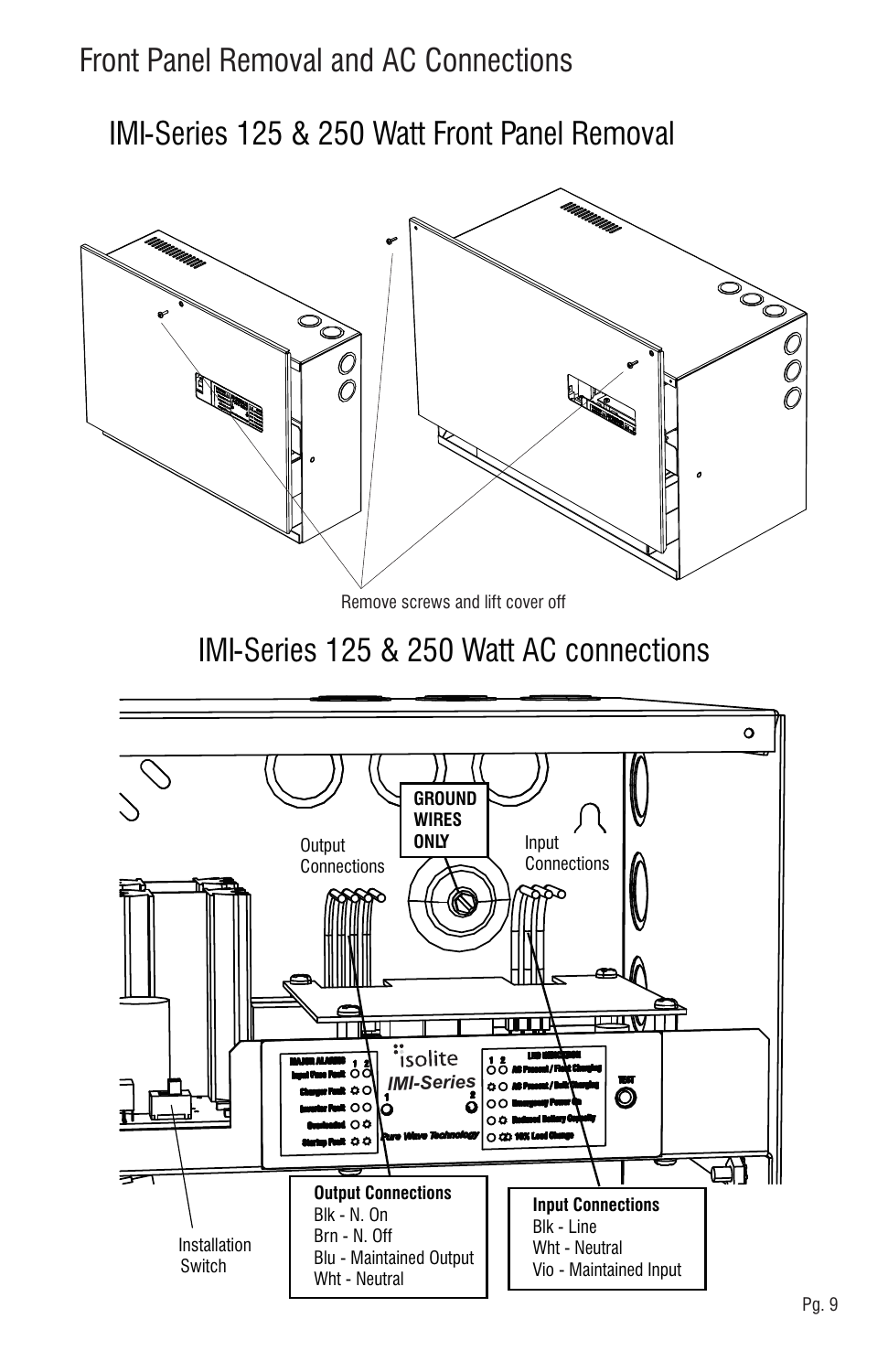IMI-Series 125 Watt Troffer Cover Removal



IMI-Series 125 Watt Troffer AC Connections

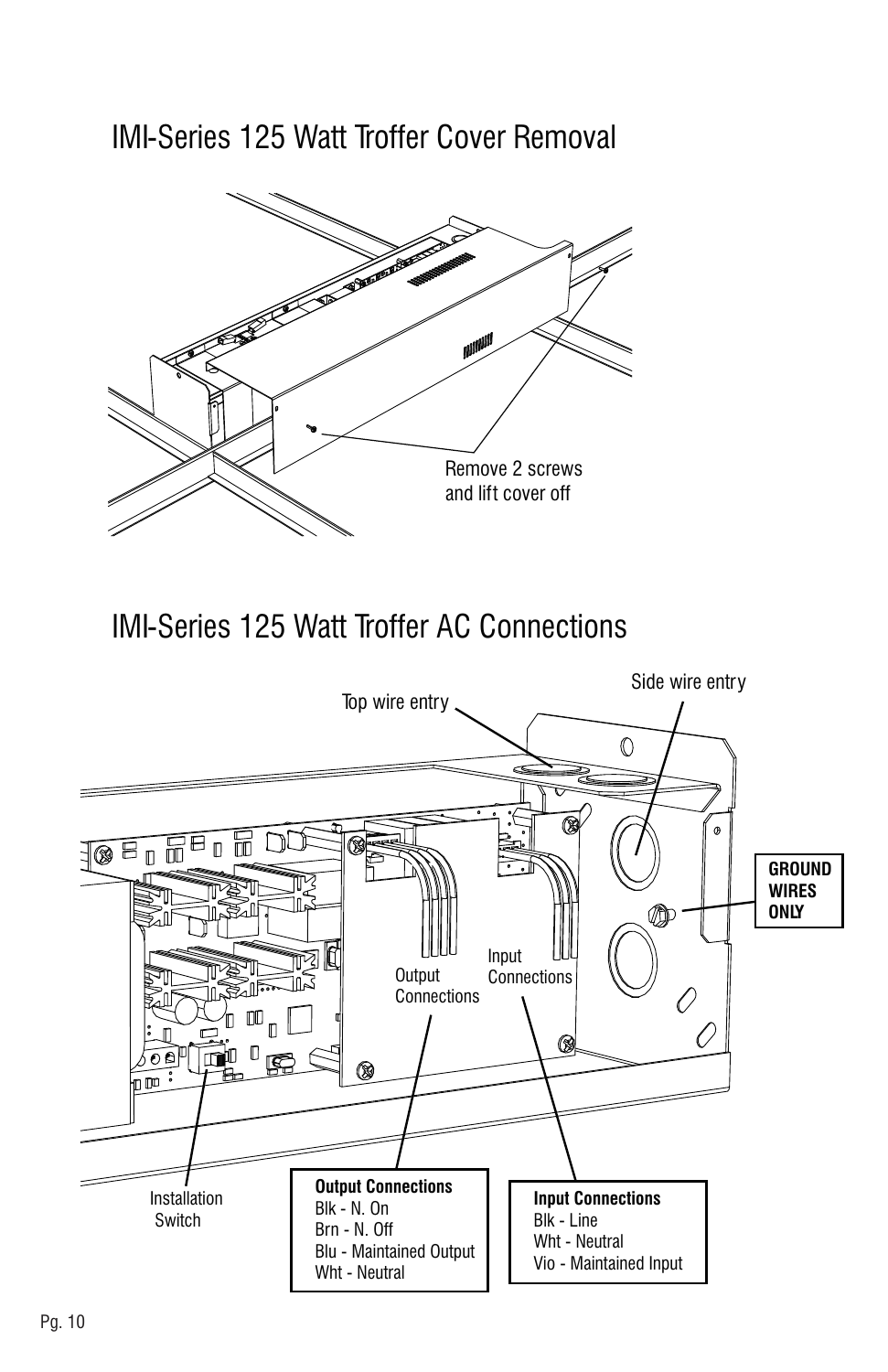### **4.2 Installing the Input Wires**

Once the front Cover is removed,

1. Ensure that the incoming AC voltage to the IMI-Series is the same voltage rating as the unit.

2. Ensure that the feed breaker from the panel has at least the same rating as the IMI-Series.

Once Feed Voltage and Breaker size is correct, connect the Utilities Feed Line voltage to the Input Wires Line and Neutral leads. Ensure that the connections are tight by giving the wires a good pull and ensure that the wires nuts are secured.

- AC Input and AC output wires must be run in separate conduit or raceways per NEC *NOTE* ARTICLE 700. Please ensure all codes and standards are observed.

- IMI-Series requires that the Neutral and Ground potential does not exceed 5 VAC for *NOTE* proper function. Anything above 5 VAC typically indicates that there may be a grounding issue or inadequate conductor size or continuity. This should be looked at immediately as it could cause a safety concern.

<u>NOTE -</u> Neutral and ground should never be tied together anywhere in the IMI-Series. Always keep Neutral and Ground wires separate and ensure no shorts occur.

- Neutral connections in IMI-Series are a - Pass Through - which means Input and *NOTE* Output Neutrals are directly connected.

<u>NOTE</u> - Never mix Neutrals on the building wiring (Non-Emergency) with the Emergency wiring. Dedicated wiring is required by NEC code ARTICLE 700.4.4

# **4.3 Installing the Output Wires**

Connect the load wires to the output leads labeled N. On, N. Off or Maintained Outputs. Ensure that the connections are tight by giving the wires a good pull and ensure that the wires nuts are secure.

# **5.0 Battery and DC Connections**

*WARNING* - Only qualified personnel that are familiar with AC and DC installation techniques and codes (such as an electrician) should perform the Installation.

*WARNING* - Remove all rings, watches, and other jewelry before doing any electrical service or installation work. Always wear protective clothing and appropriate personal protective equipment (PPE) that is suitable such as eye protection when working near batteries.

*WARNING* - Batteries contain tremendous energy and can explode if short circuited.

Precautions should be taken to eliminate possible short circuits. Do not install batteries until unit is completely mounted and secured in a permanent location with all conduit and AC wiring connected.

# **5.1 Battery Inspection**

Inspect the batteries for any physical damage such as cracks or any other sign of leaking electrolyte. Batteries contain Sulfuric Acid which is highly corrosive. A leak from a battery will cause an unsafe condition.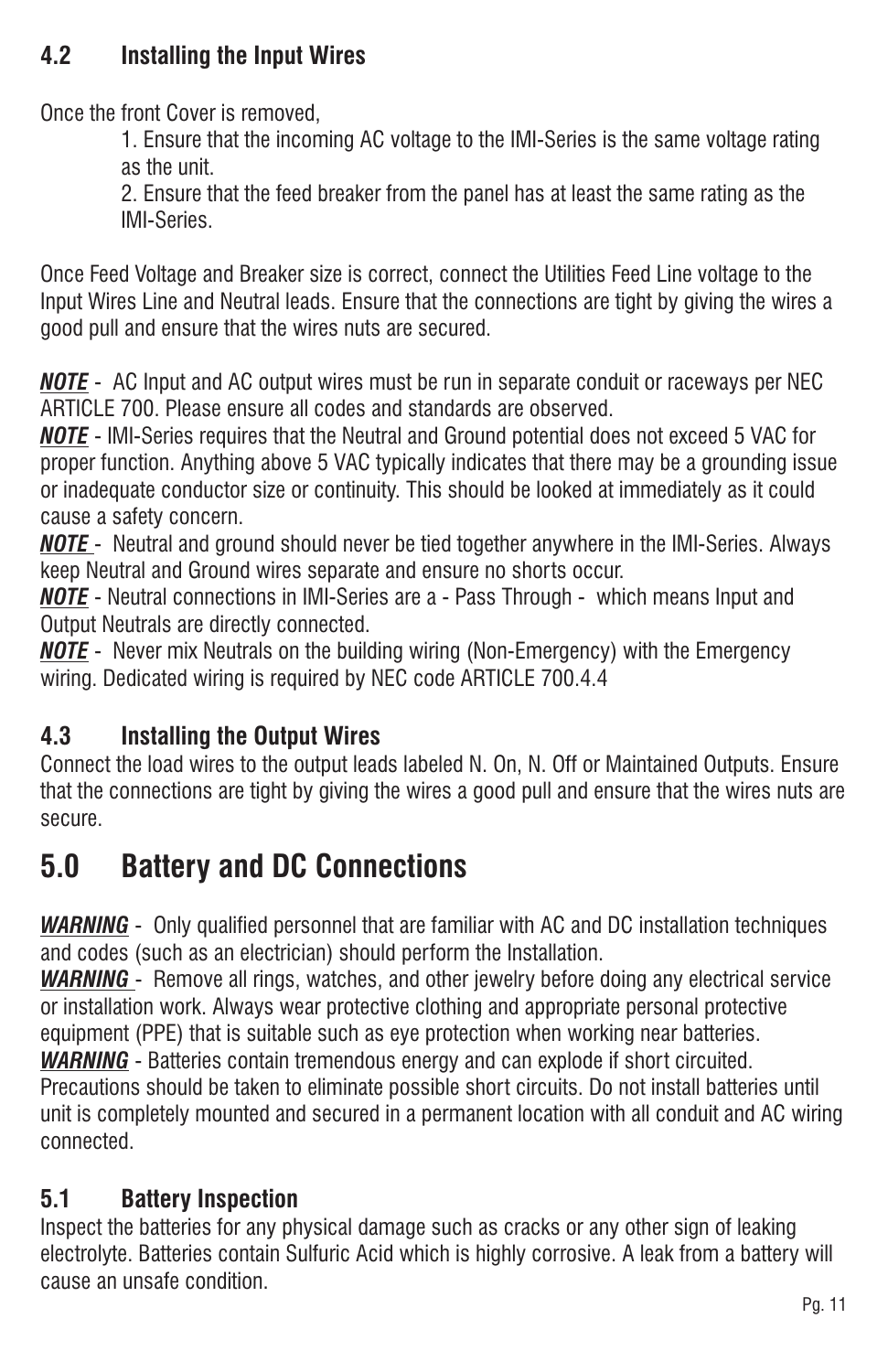## **5.2 Battery Installation**

Batteries come pre-installed and pre-terminated to the main DC Battery Connector. When all AC connections are made, simply plug the connector into the mating plug on the IMI-Series' printed circuit board.

<u>NOTE</u> - The top cover should already be removed from installing the AC Input and Output wiring. Please refer to section 4.1 for Top Cover Removal.

# **5.3 DC Voltage of System**

The systems DC battery voltage for the 125W IMI-Series is 12 VDC and the 250W is 24VDC nominal. This voltage is produced by connecting batteries (each 12 VDC) in parallel for 125W model or a series parallel connection for the 250W model. All required cables are provided by the manufacturer and come pre-installed on the batteries, and the batteries connect to a wiring harness in a fail-safe manor to accomplish the system buss requirements.

- Battery potential does not have galvanic isolation from AC potential. Battery Negative is *NOTE* tied to Neutral.



# **6.0 Start up and shut down procedures**

### **Start-Up**

After the AC input and output wires are connected and the battery connector is properly installed, the unit is ready to be started up. Ensure that the incoming AC voltage is reaching the unit by turning on all feed circuit breakers. Once AC input is verified, simply turn on the systems on/off switch located on the printed circuit boards front left area. Place the switch position to the right for the system to turn on. The unit will go through a series of relay clicks to verify proper connections and then go into the charge mode. The unit is now on-line and ready.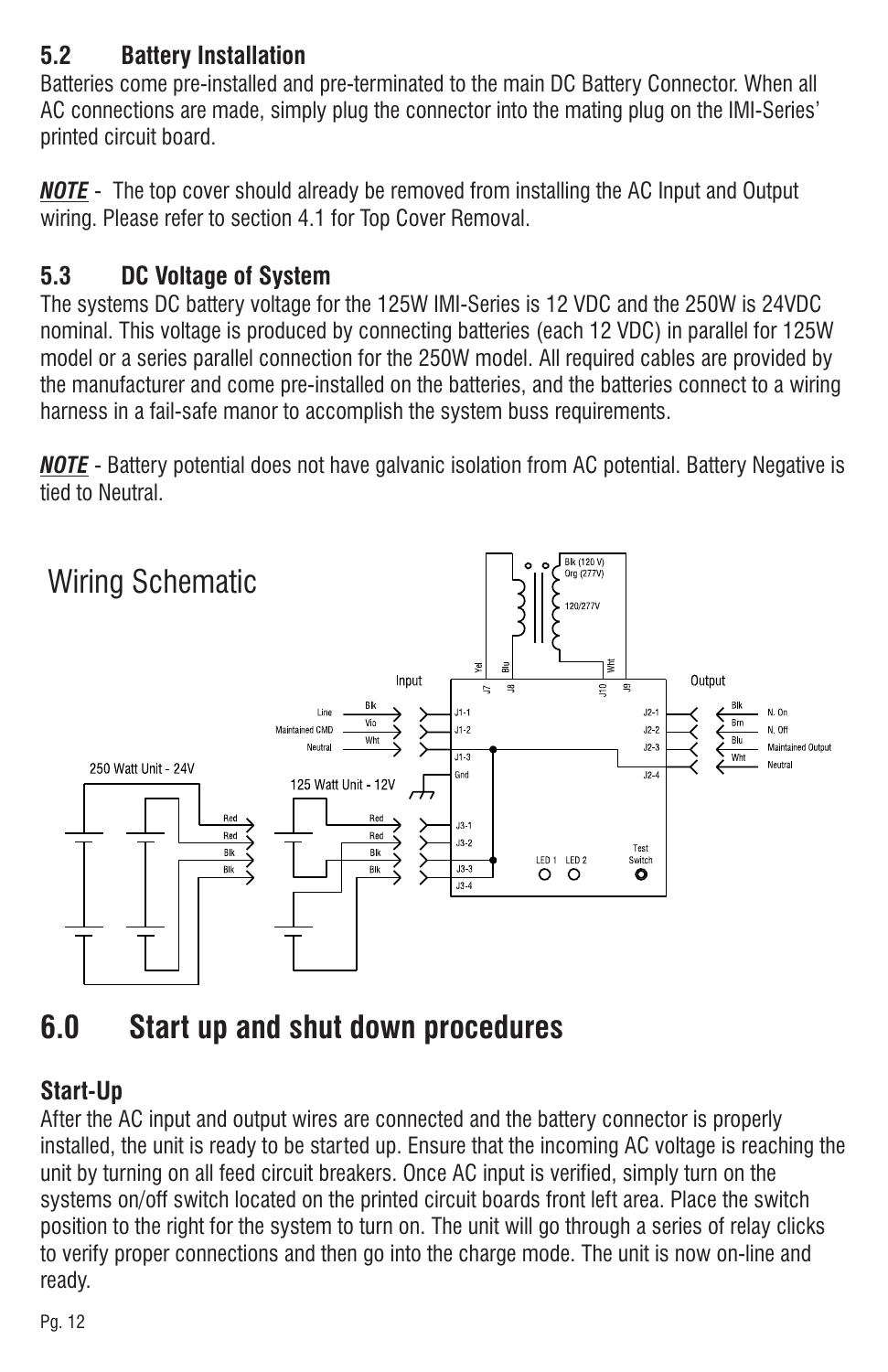Verify that all load connections are operating within the specifications of the unit by measuring AC currents on both the line and load and measure all neutral currents to ensure line and neutral currents are the same. Press the Test button on the front panel to verify that the normally off and maintained loads are all operational and again measure currents. If alarms occur during start-up, see section 8.3 for possible explanations. Also see section 9.1 for Start-Up Mode explanations.

#### **Shut-Down**

To shut the system completely down simply place the system on/off switch to the off position. If the unit is Shut-Down for a long duration please see Battery Storage Section 2.2 to ensure that the batteries are not damaged from the effects of self-discharge and high ambient temperatures.

# **7.0 Specifications**

| Input                      |                                                                                                                |        |
|----------------------------|----------------------------------------------------------------------------------------------------------------|--------|
| Voltage                    | 120 or 277 VAC model dependent                                                                                 |        |
| Current                    | 2.7A (120V), 1.2A (277V) for 250 Watt Model                                                                    |        |
|                            | 1.4A (120V), 0.6A (277V) for 125 Watt Model                                                                    |        |
| Frequency                  | 60Hz +/- 2 Hz                                                                                                  |        |
| Protection                 | PCB mounted fast acting 5x20 mm fuse.                                                                          |        |
| Power Factor               | $0.5$ lead to $0.5$ lag                                                                                        |        |
| <b>Output</b>              |                                                                                                                |        |
| Voltage                    | 120 or 277 VAC model dependent                                                                                 |        |
| Current                    | 2.08A (120V), 0.9A (277V) for 250 Watt Model<br>1.04A (120V), 0.45A (277V) for 125 Watt Model                  |        |
| Frequency                  | 60Hz +/- 0.02 Hz crystal controlled during emergency mode Overload<br>110 percent will generate overload fault |        |
| <b>Transfer Time</b>       | 50 <sub>ms</sub>                                                                                               |        |
| <b>Output Distortion</b>   | Less than 3% THD                                                                                               |        |
| <b>Crest Factor</b>        | 2.5 for 125 and 250W model                                                                                     |        |
| Load Power Factor          | $0.5$ lead to $0.5$ lag                                                                                        |        |
| <b>Output Types</b>        | Normally On, Normally Off and Maintained Outputs                                                               |        |
| <b>Battery</b>             |                                                                                                                |        |
| Type                       | Valve-Regulated sealed lead-calcium.                                                                           |        |
| Charger                    | 3 rate with Temperature Compensation                                                                           |        |
| Recharge Time              | 24 Hour recharge standard.                                                                                     |        |
| Protection                 | Automatic Low Voltage Disconnect (LVD) set at 1.67 VPC                                                         |        |
|                            | Automatic restart upon utility return                                                                          |        |
| Runtime                    | 90 Minutes at 25 deg. C                                                                                        |        |
| DC Voltage                 | 12/24 VDC Nominal, 2.27 VPC float, temperature compensated                                                     |        |
| <b>DC Current</b>          | 12 ADC Nominal for 125/250 Watt model respectively                                                             |        |
| <b>Environmental</b>       |                                                                                                                |        |
| <b>Operating Temp</b>      | 20 to 30 degrees Centigrade                                                                                    |        |
| Storage Temp               | -20 to 70 degrees Centigrade (Electronics)<br>0 to 40 degrees Centigrade (Batteries)                           |        |
| <b>Relative Humidity</b>   | <95 % (non-condensing)                                                                                         |        |
| <b>Physical</b><br>Cabinet | NEMA Type 1 enclosure, 18 AWG powder painted CRS                                                               |        |
| Cooling                    | Natural Convection - No fans                                                                                   | Pg. 13 |
|                            |                                                                                                                |        |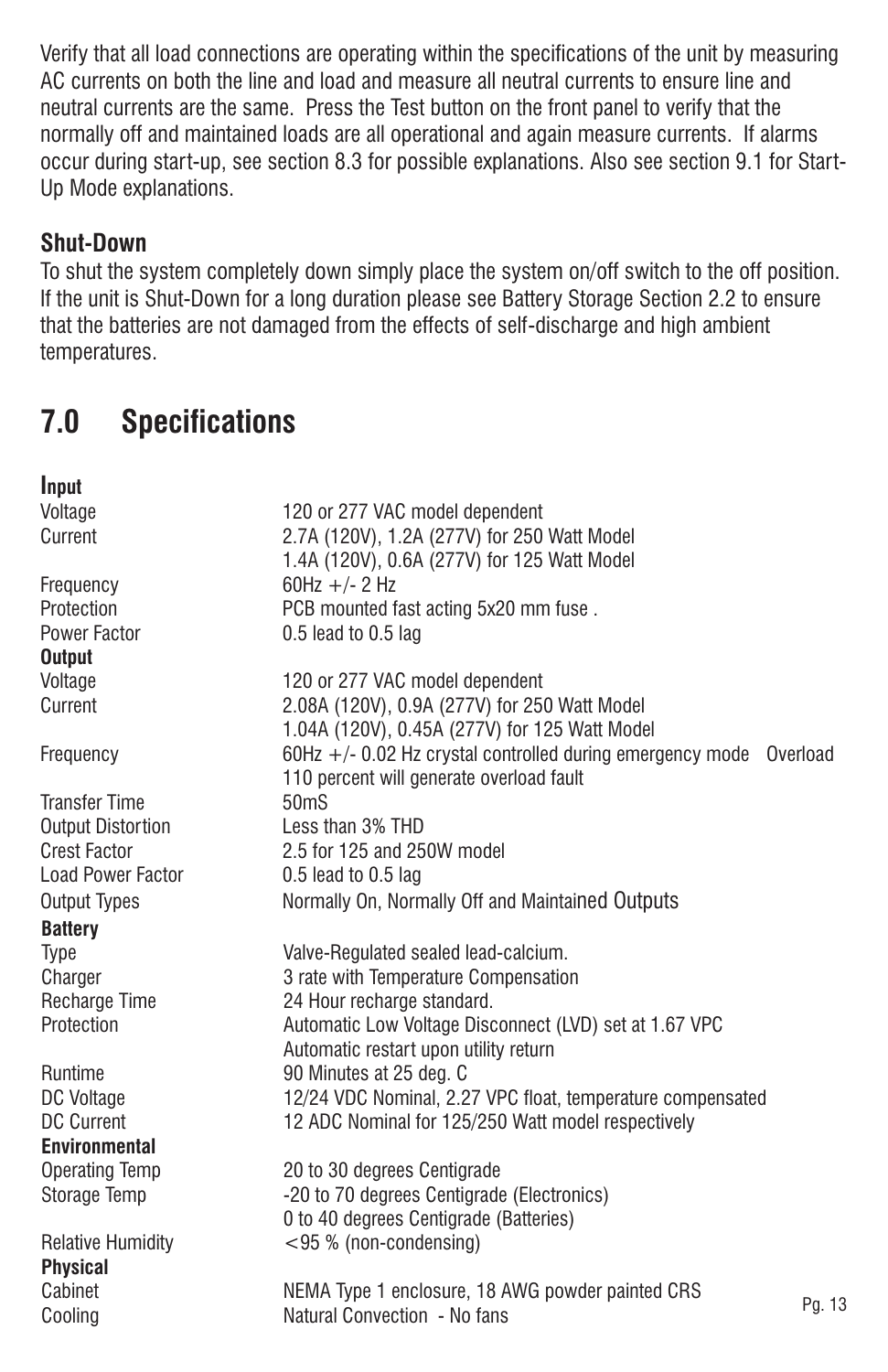# **8.0 User Interface**

There are two heads-up LEDs to indicate system status and a recessed test button to initiate the inverter to run on battery power. Both LED1 and LED2 are bi-color LEDs and will illuminate either solid, blinking, or changing between colors for different modes of operation or faults. There are two distinct fault levels - Minor and Major. A Minor alarm will not cause the system to suspend output and will operate although the fault exists. A Major alarm will cause the system to cease all outputs and will need to be reset. If a Major alarm exists, it must be identified and fixed before the system can be operated. To reset the Major Alarm, simply press the System Test button and the system will start its self-testing diagnostics to verify the fault has been cleared.



# **8.1 LED1- Charging and Line Input Status**

When the LED1 is illuminated green, the system is charging the batteries and the AC is present. If LED1 is solid green, the batteries are fully charged or near fully charged. If the LED1 is blinking green, the batteries are being charged at a high capacity and they are not at the float voltage level yet.

# **8.2 LED2 - Inverter Operating and Battery Level Indication**

When the LED2 is illuminated yellow, the system is running on battery power. If the LED2 is solid Yellow, the voltage of the battery is above 11.4 and 22.8 for 12 and 24 VDC systems respectively. If the LED2 is blinking Yellow, the battery voltage is getting low and has less than 30 minutes of run time left.

### **8.3 MINOR ALARMS**

The systems minor alarm occurs on battery power if a load change has been detected. The system will automatically store the operating output current when it transfers to battery power after five seconds. It will then actively compare the stored value against the current value. If the current value of the load current deviates by more than 10 percent high or low, it will generate a load change alarm - which is a Minor Alarm. If this alarm is present, the LED2 will blink between a Yellow and Red color.

### **8.4 MAJOR ALARMS**

The system Major alarm can occur on three distinct modes - System Start-Up Diagnostics, Charge Mode and Battery Power Mode.During the System Start Up Diagnostics, there are several items that are being verified. LED1 and LED2 will be illuminated for Start Up faults. The blinking rate varies with each fault type detected for diagnostic purposes.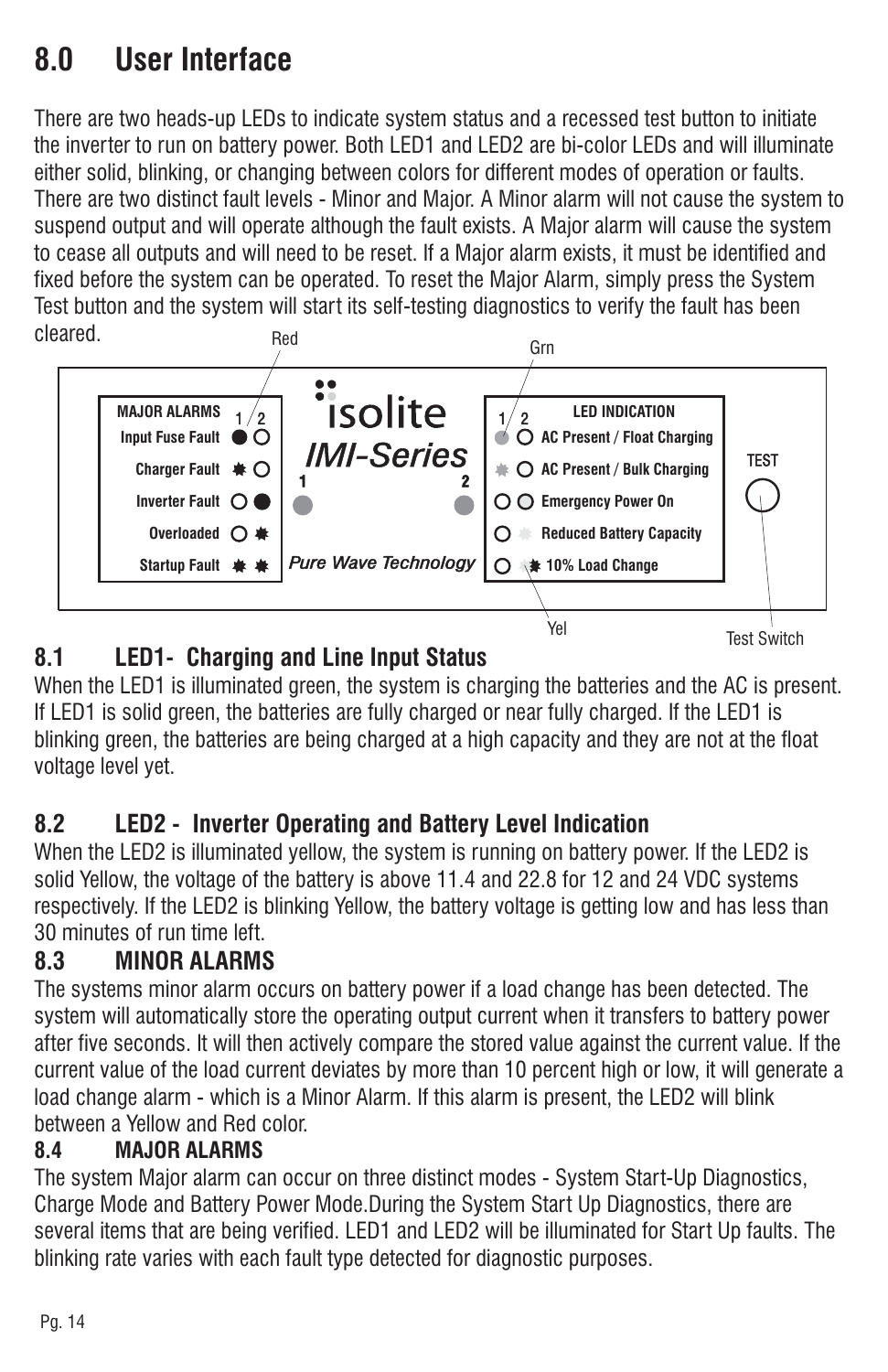### **Start Up Faults:**

| BACKFEED        | This indicates that there is AC already at the output terminals.<br>Most likely scenario is that the IMI-Series was wired incorrectly.<br>LED1 and LED2 will blink 90% on and 10% off at a 1 second rate -<br>This appears as a momentary off illumination of the LED's |
|-----------------|-------------------------------------------------------------------------------------------------------------------------------------------------------------------------------------------------------------------------------------------------------------------------|
| <b>ROTATION</b> | This indicates that there is a wiring fault on the transformer.                                                                                                                                                                                                         |
|                 | Most likely scenario is that if a PCB was replaced, there was a mis-wire when<br>re-connecting the transformer.                                                                                                                                                         |
|                 | LED1 and LED2 will blink 10% on and 90 percent off at a 1 second rate -                                                                                                                                                                                                 |
|                 | This appears as a momentary on illumination of the LED's                                                                                                                                                                                                                |
| <b>OVERLOAD</b> | This indicates that there is too much output or a short circuit load connected.                                                                                                                                                                                         |
|                 | LED1 and LED2 will blink at a 50% on and 50% off at a fast rateof 4 flashes pe<br>second.                                                                                                                                                                               |
| NO VOLTAGE      | This indicates that the main transformer may not be connected properly.                                                                                                                                                                                                 |
|                 | LED1 and LED2 will be illuminated solid with no blinking pattern.                                                                                                                                                                                                       |

#### **Faults While IMI-Series is on Battery Charging:**

| AC FUSE         | Indicates a blown fuse on the input AC. Fuse location is on the PCB.      |
|-----------------|---------------------------------------------------------------------------|
|                 | LED1 will be illuminated continuously without any blinking pattern.       |
| <b>CHARGER</b>  | Indicates that the charger has malfunctioned.                             |
|                 | LED1 will blink at a 50% on and 50% off at a 1 second rate.               |
| <b>OVERTEMP</b> | Indicates that the FET's Heatsink temperature has exceeded its limits.    |
|                 | LED1 will blink at a 90 percent on and 10 percent off at a 1 second rate. |
|                 | This appears as a momentary off illumination of the LED1.                 |

#### **Faults While IMI-Series is on Battery Power:**

| LOW V OUT | Indicates that the inverter could not produce enough voltage to support the load.<br>LED2 will be illuminated continuously without any blinking pattern. |
|-----------|----------------------------------------------------------------------------------------------------------------------------------------------------------|
| OVERLOAD  | There is too much load connected to the output                                                                                                           |
|           | LED2 will blink 50% on and 50% off at a 1 second rate.                                                                                                   |
| OVERTEMP  | Indicates that the FET's Heatsink temperature has exceeded its limits.                                                                                   |
|           | LED2 will blink 90% on and 10% off at a 1 second rate.                                                                                                   |
|           | This appears as a momentary off illumination of the LED2                                                                                                 |
| LVD.      | The inverter ran on battery until the Low Voltage Disconnect point.                                                                                      |
|           | LED2 will blink at a 1% on and 90% off at a 1 second rate.                                                                                               |
|           | This appears as a very brief blink on pattern.                                                                                                           |
|           | This is used for energy savings since the battery has been completely discharged.                                                                        |

#### **8.5 Time Delay**

The optional Time Delay feature has a fixed time of 15 minutes during which the Maintained output will remain on after the unit operates on battery power either from a power outage or a self-test. This function is useful if there is High Pressure Sodium, Metal Halide, or Mercury Vapor High Intensity Discharge Lamps used for illumination. If these types of HID lights are used, the variable time delay will keep the normally off and maintained lights energized for 15 minutes to allow time for the lamps to re-strike and come up to full illumination.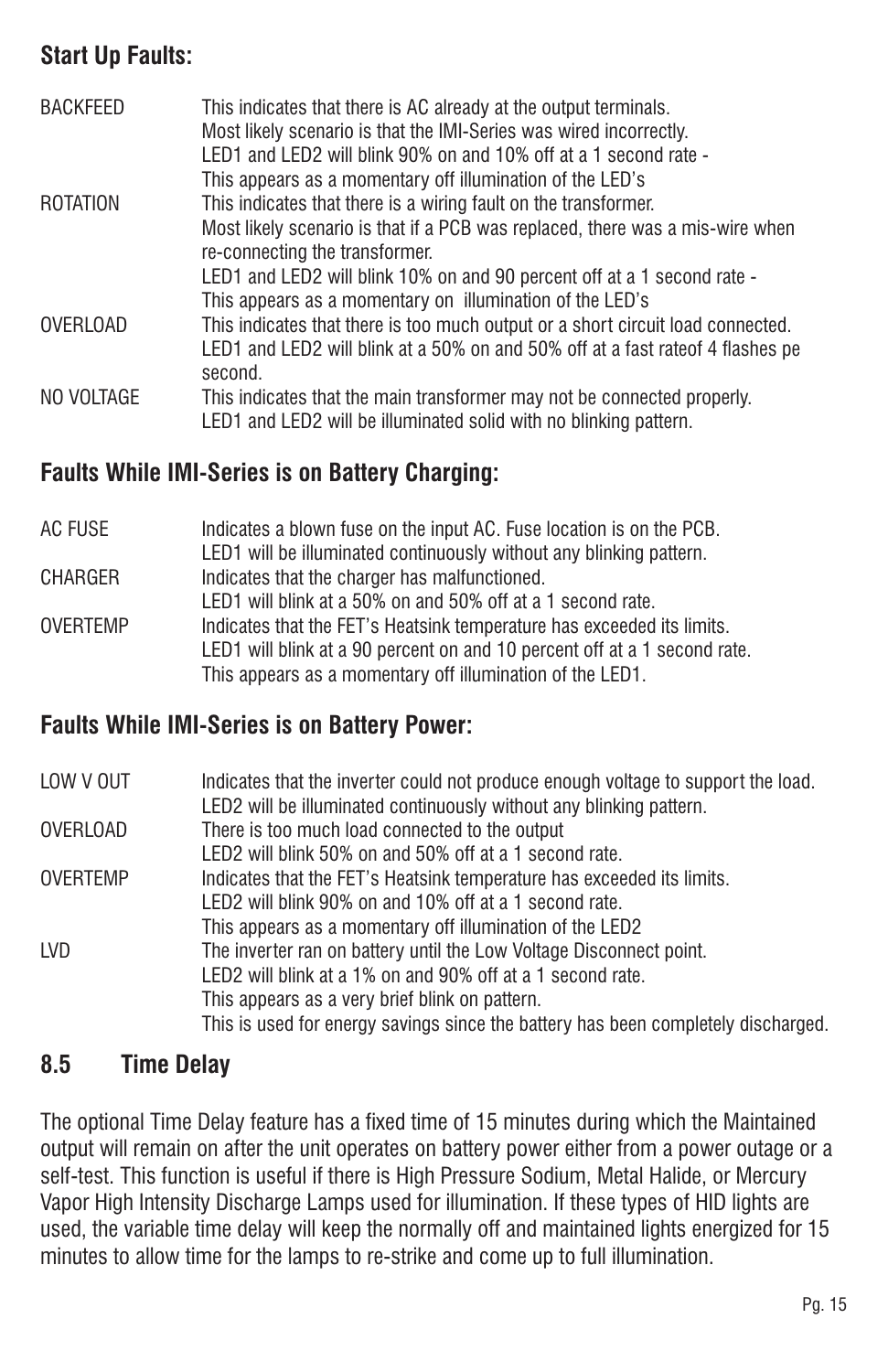# **9.0 System Operation**

#### **9.1 Start-Up Mode**

When the IMI-Series is first turned on, it goes through a sequence of self-tests to ensure proper connections and it checks for faults that may be present. This is the System Start Up mode and it must qualify several things before advancing to go into the Battery Charging mode. There will be two distinct clicks of relays as it goes through the self-check sequence. These relay clicks are the IMI-Series turning on the output relays to check if any voltages are present and then tickling the output with a small voltage to see if short circuits or overloads are present. The faults that are checked for during start-up mode are:

**BACKFEED** - This is when AC voltages are present at any of the outputs. If there are AC voltages present at any of the outputs, it means that there is a mis-wire and the utility AC power is being back-fed into the inverter.

**ROTATION** - This fault would occur if the module was replaced and re-connected improperly. The Phase Rotation diagnostic energizes the inverter and looks for output voltages out of regulation.

**OVERLOAD** - This fault would occur if the connected load exceeds that of the rating of the IMI-Series. This check is performed by tickling the output to a low voltage for one cycle and looking for overcurrent faults. This diagnostic features connects all the outputs such as the normally off and the maintained output.

**MISWIRE** - This fault would occur if the AC input voltage is not within specification. For example if the unit is a 277V model and only 120V was connected, a MISWIRE fault would occur. Conversely if a 120V model had 277 VAC connected, a MISWIRE fault would occur. Also if no AC voltage was applied to the input, a MISWIRE would occur. After all the Start-Up diagnostics are performed, the IMI-Series is OK to proceed to the Battery Charging mode.

#### **9.2 Battery Charging Mode**

The Battery Charging mode is where the system will remain for 99.9+ percent of its life. In this mode, AC power is being passed through to the units output and subsequently its loads and the batteries are keeping a float charge. The charger is floating at 2.27 Volts per Cell (VPC) and is temperature compensated to 4mV per deg. C (per cell), centered at 25 degrees C. For higher temperatures, the float voltage would go down and for lower temperatures, the float voltage would go up. The IMI-Series nominal DC battery voltage is 12 VDC for the 125W models and 24 VDC for the 250W model. The float voltage is 2.27 VPC or 13.62 VDC for the 125W model and 27.24 VDC for the 250W model. LVD voltage is 1.67 VPC or 10.05 VDC for the 125W and 20.1 VDC for the 250W. Float voltage varies with temperature, LVD voltage is fixed.

The typical voltages that the IMI-Series charger would float the batteries are:

| 10 Deg. C 13.8/27.60 VDC  | 15 Deg. C 13.74/27.48 VDC |
|---------------------------|---------------------------|
| 20 Deg. C 13.68/27.36 VDC | 25 Deg. C 13.62/27.24 VDC |
| 30 Deg. C 13.56/27.12 VDC | 35 Deg. C 13.5/27.00 VDC  |
| 40 Deg. C 13.44/26.88 VDC |                           |

Above 40 deg. Centigrade no additional compensation is performed.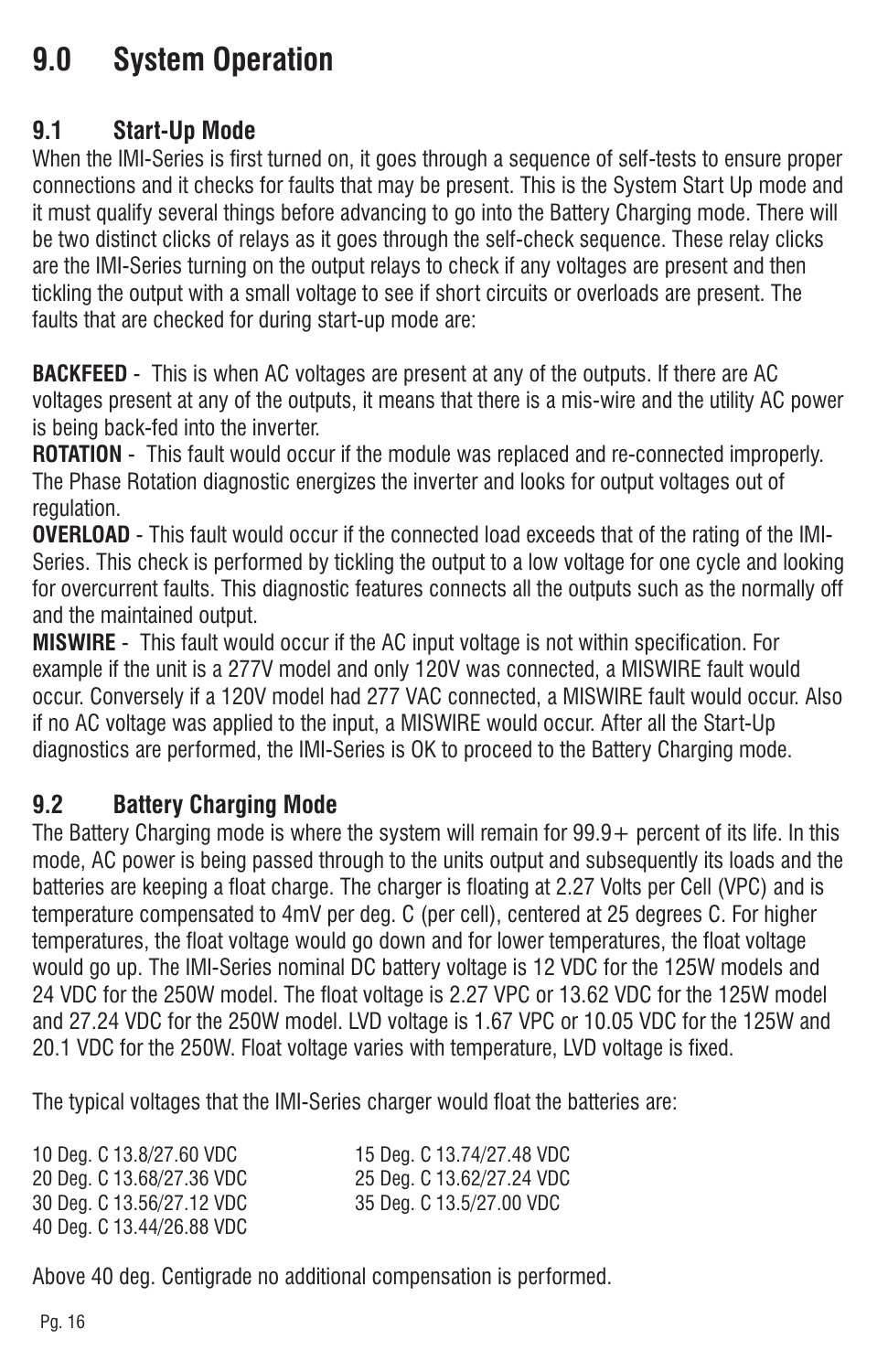## **9.3 Maintained Output**

The Maintained output is an output that can be switched on and off and is controlled by an external voltage applied to the Maintained Enable input. The designed function is to act as an interface to energy saving controls such as time clocks, daylight harvesting, photo-sensors or any building occupation sensing. It is also tied in to the Time Delay Option function so if the Time Delay Option is desired for normally off loads, connect these loads to the Maintained Output. The Maintained output can be energized while in the Battery Charging mode of operation by applying 120 or 277 VAC to the Maintained Enable Input. When the IMI-Series changes mode of operation to the Battery Power mode, the Maintained output will automatically energize.

### **9.4 Battery Power Mode**

Battery Power Mode can have several other names such as Emergency Power and Inverter Mode. This terminology may be used throughout this document. During Battery Power mode, the inverter is producing a pure sine wave for the output loads and the batteries are being discharged. The output current is limited by an active pulse by pulse current limit technique and limits the inverter from failure. The current limit is set to the crest factor value or 2.5 times the average output current. In the event of an overload there are several ways that the inverter will protect itself. First is the pulse by pulse limit and second is by average sensing. The pulse by pulse is a transient protection and occurs in the micro-second time scale, the average sensing looks at a heavily filtered signal and occurs in the seconds time scale. Since the crest factor is high on the IMI-Series, loads that have high inrush currents are quickly up and running. This is very beneficial with normally off loads which seem to be more prevalent with modern lighting and green building design techniques. The Normally On, Normally Off and Maintained outputs are all producing voltage during Battery Power mode.

# **10.0 Warranty**

There are two separate warranty periods for the IMI-Series Central Inverter System. The Electronics/Cabinet warranty period is for 3 years from the date of shipment. It is warranted against defects in workmanship and materials under normal and proper use. The batteries are covered under a separate warranty and these durations may change dependent on battery type.

Battery Type Warranty Duration Standard VRLA 1 year full, 9 years pro-rata

#### **10.1 Technical Service and Support**

Our technical support staff is available before, during, and after the units installation for help on any detail of this product. Should you need help, please contact our service center at:

Service Center 1-800-967 5573 They are available during normal business hours Eastern Standard Time Zone.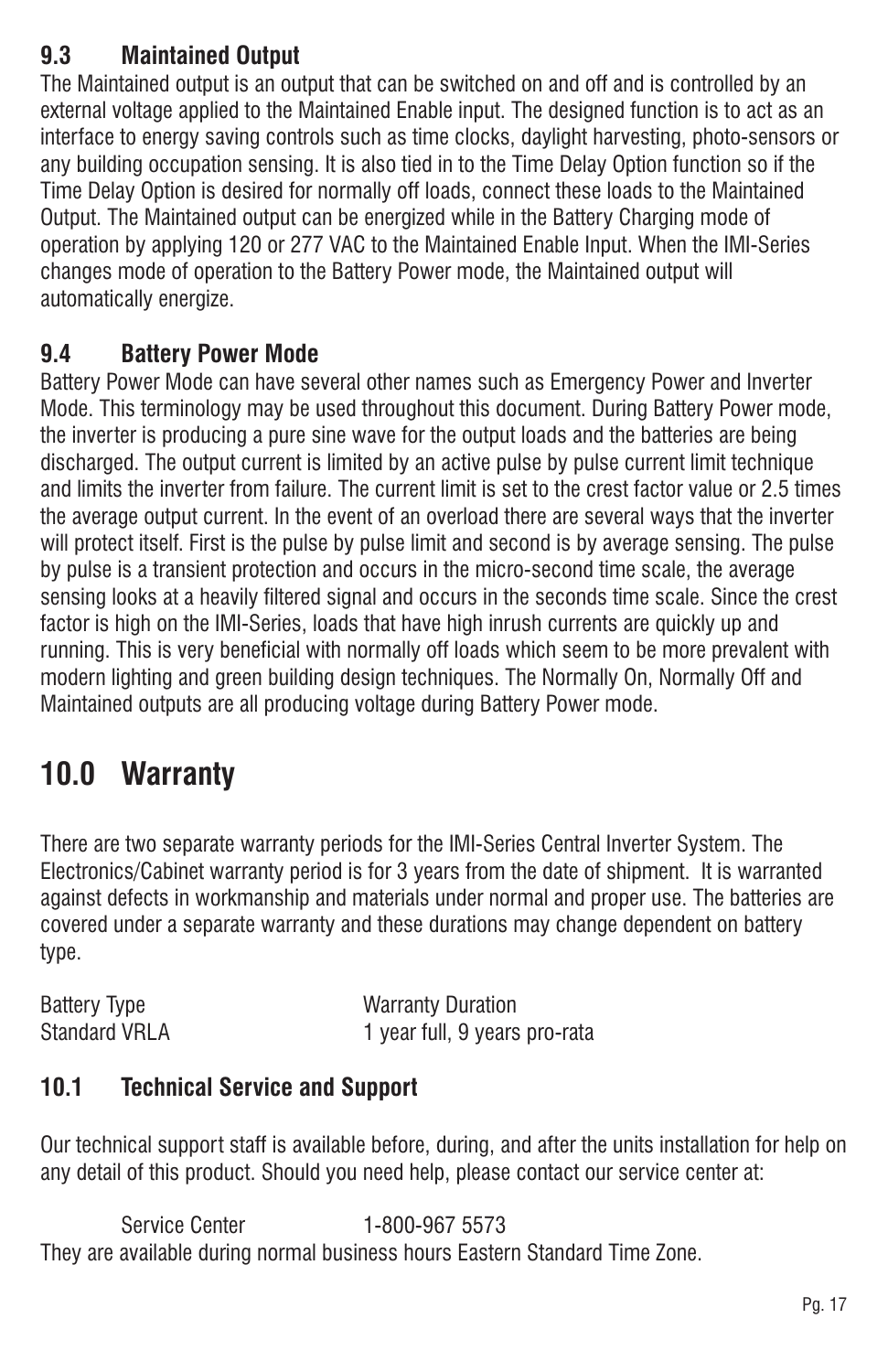### **10.2 Return Material Authorization (RMA)**

At no time will material be accepted as returned goods without a RMA number issued from the factory. If parts are deemed defective by our Technical Service group and are troubleshot at the site to be defective they can be exchanged at no cost during the warranty period with an RMA. When returning defective parts back to the factory, the RMA number must be written on the packaging, bill of lading, or shipping labels so it can be properly identified. Technical Service will make every effort to troubleshoot the problem over the phone before an RMA will be issued. Phone troubleshooting may save both the customer and manufacturer added time and thus expense. Cooperation is greatly appreciated.

# **11.0 Maintenance and Service**

- Whenever maintenance and service is to be performed, it may be desirable to shut unit *CAUTION* down. Please refer to Start up and Shut Down procedures for details.

- Always assume AC and DC Voltages are present at the IMI-Series terminals because the *CAUTION* inverter is capable of providing output voltage from the batteries when there is no AC input. The unit can pass through AC voltages from input to output with no batteries connected if the installation switch is on.

#### *Routine Maintenance*

Routine Maintenance should be considered any maintenance that does not require removing the Inverter's front cover panel. This maintenance includes periodic cleaning of dust from the cover and cabinet base to ensure proper convection air flow. Since no fans are required on this system, air flow moves by convection. Convection air circulation is from bottom to top as heat naturally rises. Keep all foreign objects off the top and away from the sides of the unit as these may impede convection air flow.

IMI-Series automatically performs monthly tests (every 28 days). IMI-Series has a self-clearing 28 day counter and resets any time the unit transferred to battery power. If on day 14 the unit had a brief power outage, the counter gets reset and 28 days later (pending no other transfers) a monthly test would be performed.

A quick test by manually pressing the test button will transfer the system to Battery Power and will turn on all the connected loads such as the Normally Off and the Maintained load. Ensure there are no faults present. If there are faults, please refer to the User Interface section for a complete detail of what this fault may indicate.

#### *Test*

By pressing the TEST button on the front panel, the unit will transfer to Battery Power. This test will run for at least 15 seconds and will exit back to Battery Charging upon synchronizing to utility power.

#### *Yearly Test*

The NFPA code requires that a yearly test of 90 minutes be performed and the system must be able to run the full 90 minutes without going into a LVD fault. A yearly test of 90 minutes can be initiated by holding in the TEST button for 5 seconds. An alternate method of performing the 90 minute yearly test would be to turn off the input feed breaker for the 90 minutes and then re-apply when the 90 minute duration is complete.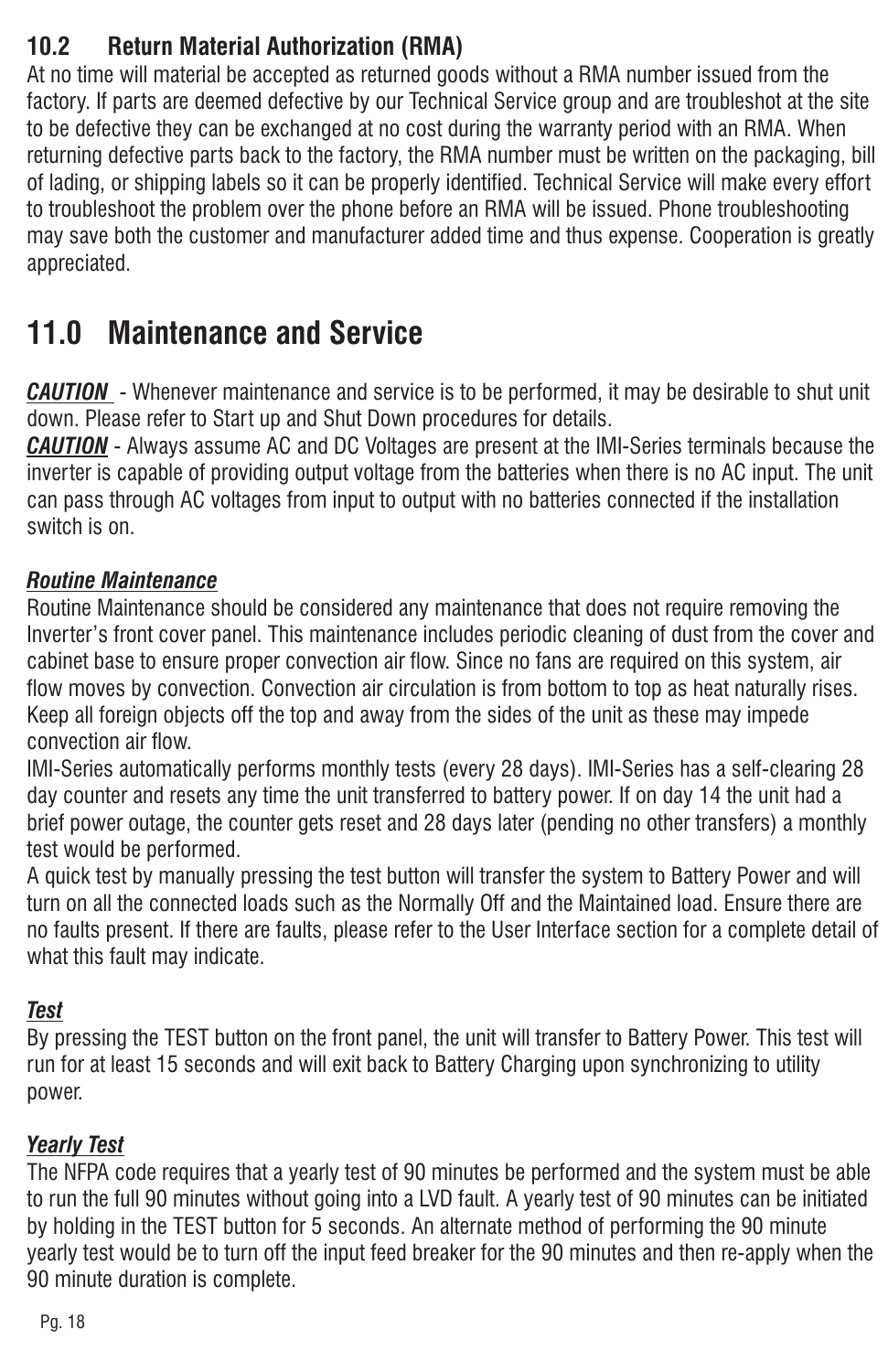### **11.1 Battery Maintenance**

The batteries used in the IMI-Series are sealed lead calcium and are termed "Maintenance Free". This term may be misleading because ALL batteries require periodic maintenance even if it only consists of a visual inspection. We recommend the following maintenance plan:

Once every 6 months the batteries should be visually inspected for cracks, leaks, bulging or deformities and corrosion buildup on terminals.

#### **11.2 Battery Replacement**

IMI-Series is a UL approved and listed component with exact battery requirements. Failure to replace the batteries with the exact same type will VOID the UL approval. For battery replacement, please call the service number listed in the warranty section so that the unit performs as it was intended.

- Only qualified personnel that is familiar with AC and DC installation techniques and *WARNING* codes (such as an electrician) should perform the removal and replacement.

WARNING- Remove all rings, watches, and other jewelry before doing any electrical service or installation work. Always wear protective clothing and appropriate personal protective equipment (PPE) that is suitable such as eye protection, etc. when working with batteries.

**WARNING** - Batteries contain tremendous energy and can explode if short circuited.

Precautions should be taken to eliminate possible short circuits.

- Batteries contain lead. Follow all local and state requirements for battery disposal. *WARNING* Please dispose of properly by recycling.

**TIP** - If the batteries are to be replaced, discharging the batteries by letting the IMI-Series run on Battery Power can be beneficial for several reasons. First, it verifies that the batteries need replacing if it does not make 90 minutes of discharge time. Second, it depletes the battery which reduces the fault current available at the batteries terminals. A completely discharged battery that ran to LVD still has fault current available - just not nearly as much. By running the battery to LVD, the available fault current would be substantially less and safer if an inadvertent short circuit were to happen during the removal or transportation process to the recycling facility.

To remove the batteries, shut the unit completely down by turning off the System On/Off switch and remove AC power Feed source by turning off the input circuit breaker. Disconnect the Battery Connector from the PCB before removing the inverter assembly. Remove the Inverter Assembly by removing the 4 nuts that attach it to the cabinet. Pull the faston connectors from the batteries and now the inverter assembly is free for removal. Remove the battery brackets with a nut driver or socket extension and then lift the batteries out of the cabinet.

Pg. 19 - The worst thing that can happen when removing or installing batteries is an *DANGER*inadvertent short circuit. All means must be taken to ensure that all lugs are secure and insulated after removal from the batteries post. Batteries contain tremendous short circuit energy and are on the magnitude of thousands of amps. When a short circuit occurs, it first creates a very loud shock wave similar to a shotgun blast. If the short circuit creates a welded lug so that the short circuit remains conducting current, the battery may explode.